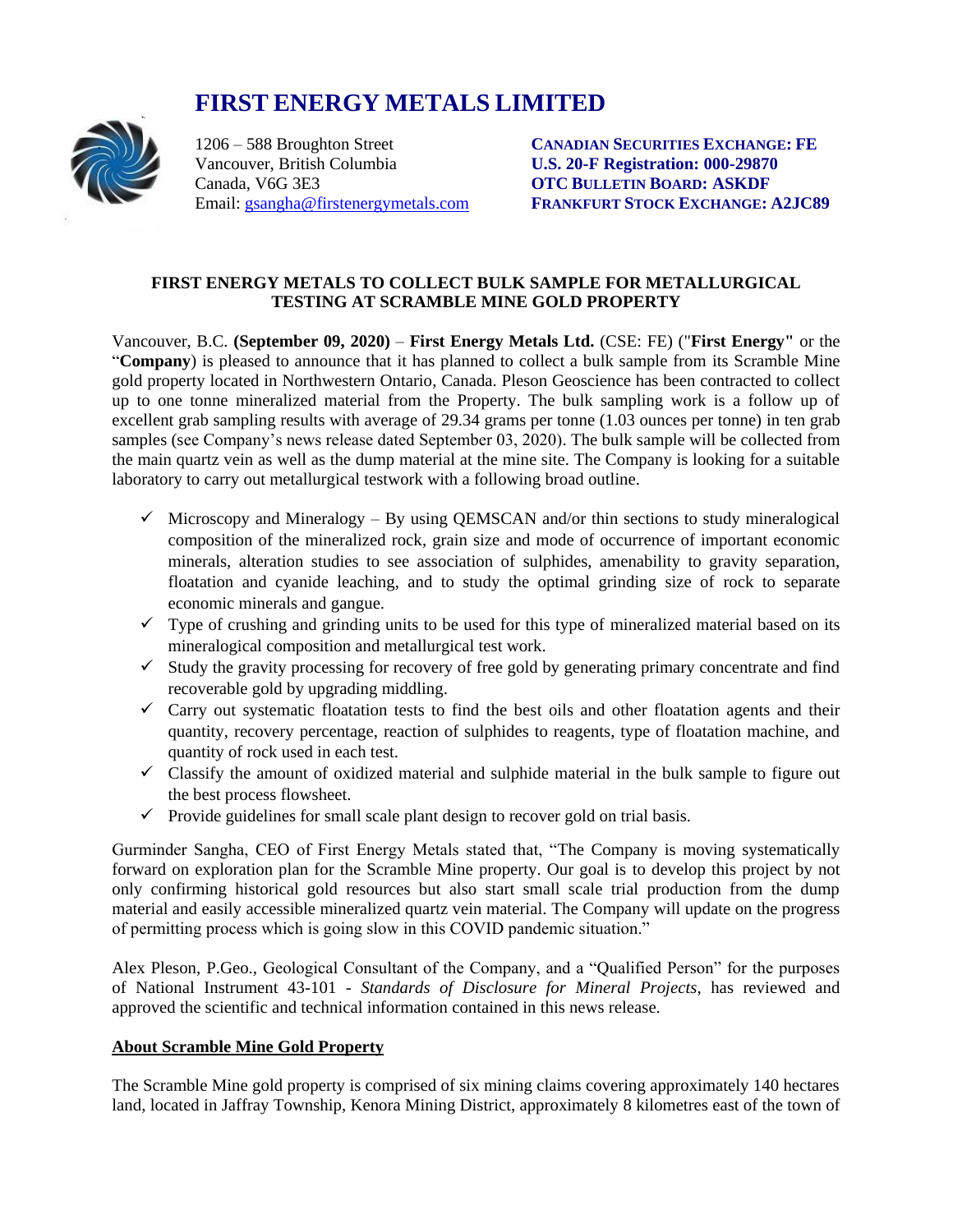Kenora in Northwestern Ontario. The mine was discovered in 1894 but after an initial exploration phase remained essentially dormant until 1984 when Boise Cascade Canada Ltd. commenced an evaluation of the property. Since 1984, approximately 5,200 metres of diamond drilling, 250 metres of surface stripping with sampling and 450 metres of underground development have taken place. The zone of mineralization, including pyrite-gold enriched biotite-rich schist felsic units and veins, extends on surface and in drill holes for about 550 metres. Size of the deposit is 915 meters (m) long along strike, 3.7 m wide and 366 m to 475 m deep. Historical resource at the Property is estimated at 150,000 tons at an average grade of 0.24 ounces per ton (opt) (6.8 grams/ton) (having grades of up to 9.15 opt (259 grams/ton). The deposit is documented to have 70,000 ounces of contained gold using a cutoff grade of 0.05 opt (1.42 grams/ton).

**Cautionary Statement:** A) Investors are cautioned that the above information has been taken from Ontario Ministry of Northern Development and Mines (MNDM) online database. The reference for Scramble Mine information as documented in MNDM records is: "Parr, M. and Kuehnbaum, R. 1990. The Scramble Mine Gold Deposit; Field Trip No.2, Canadian Institute Mining, Metallurgy and Petroleum, Exploration and Mining Geology, 14th Annual Meeting, pp. 41-65". The Company has not verified the information available. A qualified person from the Company has not done sufficient work to classify the historical estimate as current mineral resources or mineral reserves; and the Company is not treating the historical estimate as current mineral resources or mineral reserves. The Company believes that the historic estimate is relevant to an appraisal of the merits of the property and forms a reliable basis upon which to develop future exploration programs. The Company will need to conduct further exploration which will include drill testing the project, and there is no guarantee that the results obtained will reflect the historical estimate.

B) Grab samples reported in September 03, 2020 news release are selected samples and are not necessarily representative of the mineralization hosted on the property.

#### **About First Energy Metals Limited.**

First Energy Metals Limited is a junior resource company engaged in the exploration and development of precious and energy metals such as lithium, cobalt, gold and silver within its property portfolio in North America. The Company's goal is to acquire prospective technology and precious metals properties and develop them. The Company currently holds an option to acquire 100% interest in Phyllis Cobalt property in Ontario. The Company has recently acquired Scramble Mine Gold Property in Ontario, and two gold exploration properties (Kokanee Creek and Independence Gold properties) located in the Province of British Columbia, Canada. First Energy Metals Limited (formerly "Agave Silver ") was incorporated on October 12, 1966 in the Province of British Columbia. The Company's common shares trade on the Canadian Securities Exchange (CSE) under the symbol FE and are also listed on the US OTC Markets (Pink) as ASKDF and on the Frankfurt Stock Exchange as A2JC89.

### ON BEHALF OF THE BOARD OF **FIRST ENERGY METALS LTD.**

*"Gurminder Sangha"* Gurminder Sangha President & Chief Executive Officer

For further information, please contact the Company at:  $g<sub>sample</sub>$  of firstenergymetals.com

*Neither the Canadian Securities Exchange (CSE) nor its Regulation Services Provider accepts responsibility for the adequacy or accuracy of this news release and has neither approved nor disapproved the contents of this news release.*